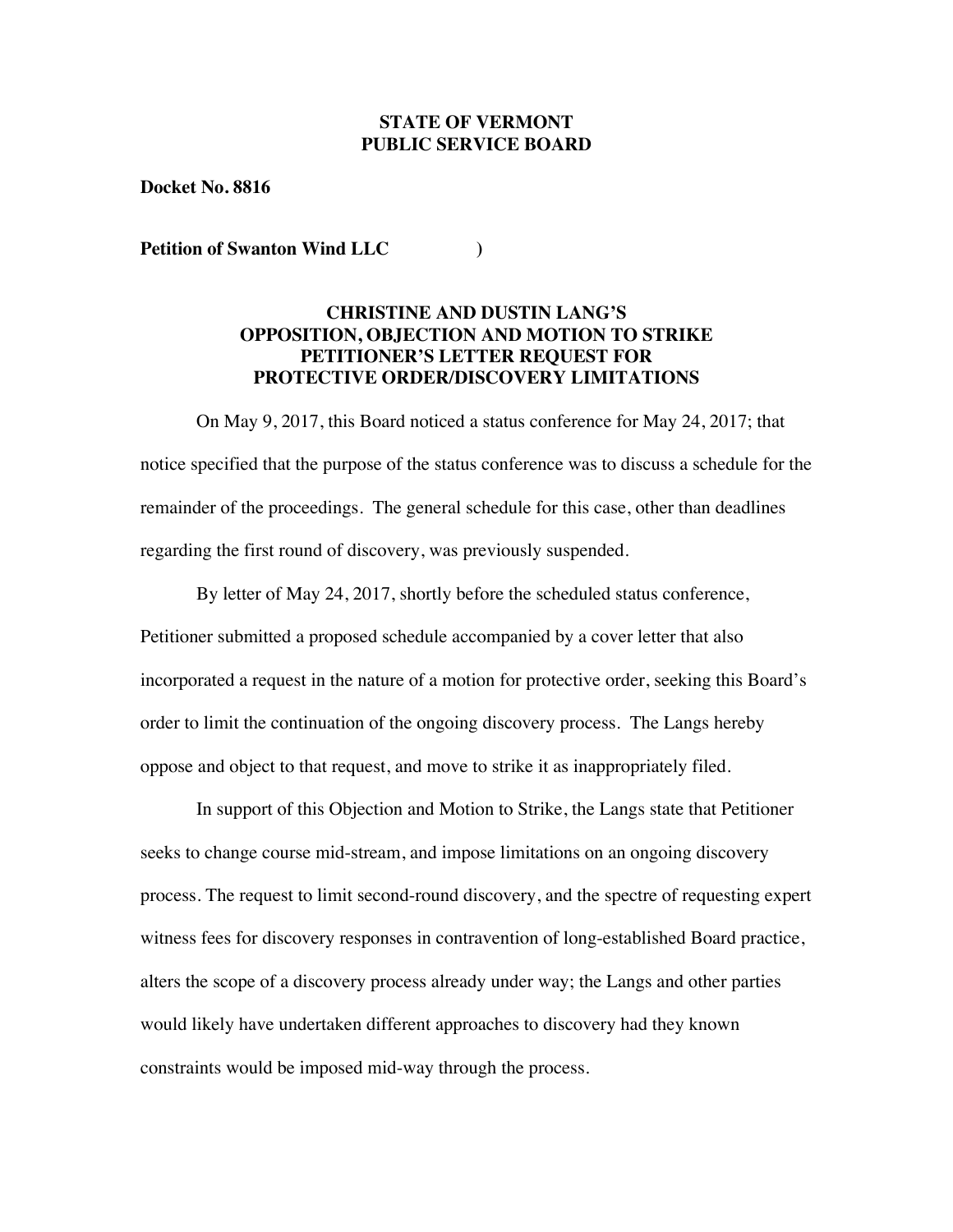In further support of this Objection and Motion to Strike, the Langs state that a letter request is an improper filing; the Rules of Civil Procedure and this Board's rules require Motions to be in appropriately supporting pleading form, and the Rules of Civil Procedure require consultation with other parties before filing a motion for a protective order.

#### **MEMORANDUM OF LAW**

Petitioner's May 24, 2017 request to limit discovery in the nature of a request for protective order should be struck as improperly filed.

The Vermont Rules of Civil Procedure, Rule 7, require Motions to contain a

caption and otherwise follow the format of pleadings, and to include a statement of the

facts and law relied upon to support the request:

(b) Motions and Other Papers.

(1) An application to the court for an order shall be by motion which, unless made during a hearing or trial, shall be made in writing, shall state with particularity the grounds therefor including a concise statement of the facts and law relied on, and shall set forth the relief or order sought.

(2) The rules applicable to captions and other matters of form of pleadings apply to all motions and other papers provided for by these rules.

(3) All motions shall be signed in accordance with Rule 11.

*VRCP 7(b).*

The Rules of Civil Procedure are applicable to Board process via Board Rules

2.103, 2.104 and 2.105. Board Rule 2.216 specifically renders Vermont Rules of Civil

Procedure Rule 26 applicable to discovery in matters before the Board.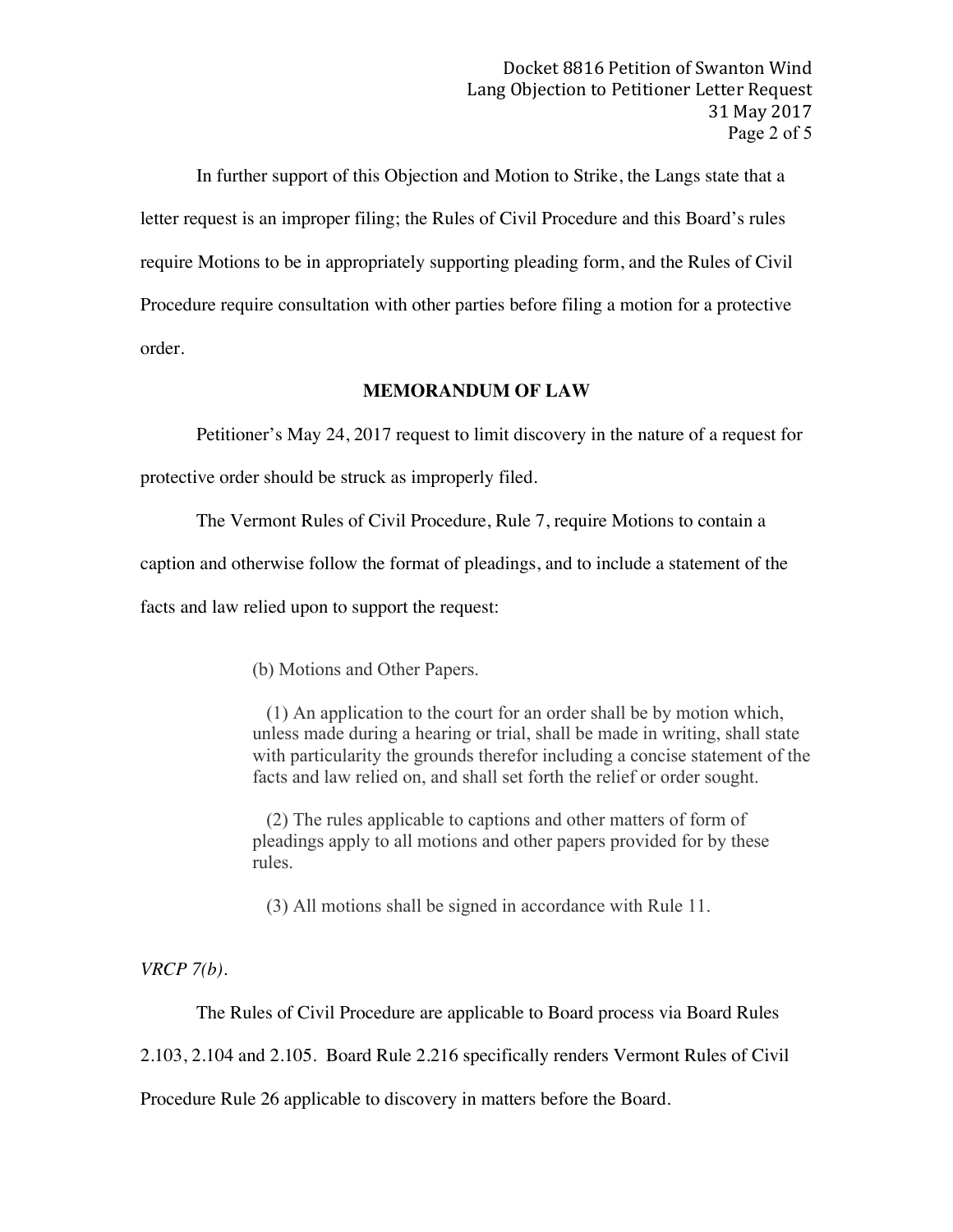Vermont Rules of Civil Procedure Rule 26(h) requires counsel to confer with other parties and attempt to resolve conflicts regarding discovery scope and procedure prior to filing a motion to constrain discovery. The process for doing so is stated in detail in the Rule:

> **(h) Objections and Motions Related to Discovery Procedure.** Counsel have the obligation to make good faith efforts among themselves to resolve or reduce all differences relating to discovery procedures and to avoid filing unnecessary motions.

No motions pursuant to Rules 26 and 37 shall be filed unless counsel making the motion has conferred with opposing counsel or has attempted to confer about the discovery issues between them in detail in a good faith effort to eliminate or reduce the area of controversy, and to arrive at a mutually satisfactory resolution. In the event the consultations of counsel do not fully resolve the discovery issues, counsel making a discovery motion shall file with the court, as part of his or her motion papers, an affidavit or a certificate of a party's attorney subject to the obligations of Rule 11 certifying that he or she has conferred or has attempted to confer with counsel for the opposing party in an effort in good faith to resolve by agreement the issues raised by the motion without the intervention of the court, and has been unable to reach such an agreement. If some of the issues raised by the motion have been resolved by agreement, the affidavit shall specify the issues so resolved and the issues remaining unresolved and the reasons therefor. The affidavit shall set forth the date or dates of the consultation with opposing counsel, and the names of the participants.

Except when the motion is based solely upon the failures described in Rule 37(d), memoranda with respect to any discovery motion shall contain a concise statement of the nature of the case and a specific verbatim listing of each of the items of discovery sought or opposed, and immediately following each specification shall set forth the reason why the item should be allowed or disallowed.

# *VRCP 26(h).*

Petitioner's counsel here engaged in none of the steps required by Rule 26(h): She

did not confer with the other parties and attempt to resolve the issues; she did not file an

affidavit certifying that she did so; and she did not follow the basic motion requirements

of Rule 7(b). Instead she submitted a request for discovery limitations in the guise of a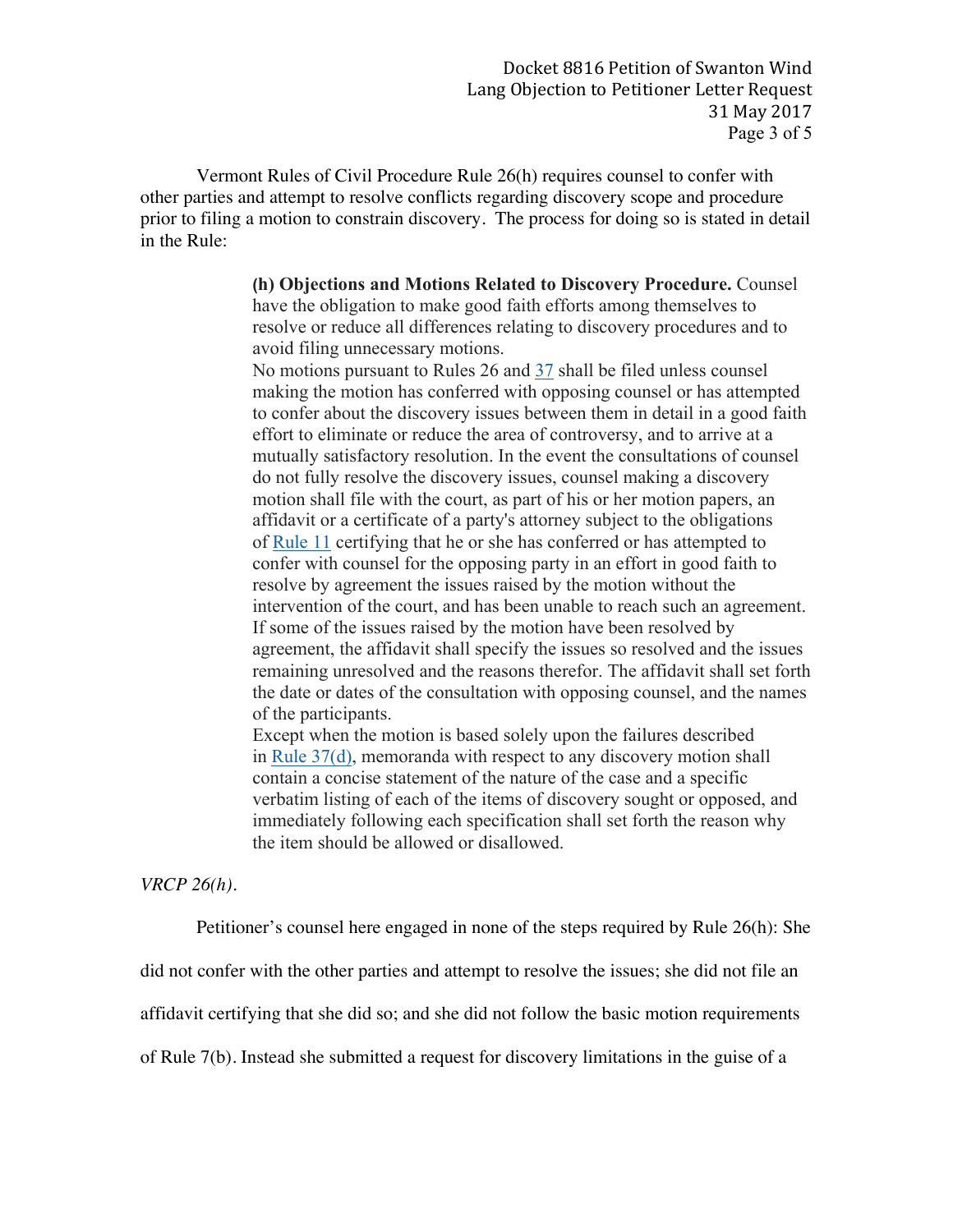scheduling order when in fact the litigation schedule and the scope of discovery are two separate issues.

The Rules of Civil Procedure do allow for limitations to be placed on the scope or scale of discovery, but only upon certain findings by the trier of fact. Vermont Rules of

Civil Procedure Rule 26(b) states:

The frequency or extent of use of the discovery methods set forth in subdivision (a) shall be limited by a Superior Judge if it is determined that: (i) the discovery sought is unreasonably cumulative or duplicative, or is obtainable from some other source that is more convenient, less burdensome, or less expensive; (ii) the party seeking discovery has had ample opportunity by discovery in the action to obtain the information sought; or (iii) the discovery is unduly burdensome or expensive, taking into account the needs of the case, the amount in controversy, limitations on the parties' resources, and the importance of the issue at stake in the litigation. The Superior Judge may act upon the Superior Judge's own initiative after reasonable notice or pursuant to a motion under subdivision (c).

## *VRCP Rule 26(b).*

Petitioner's letter request offers no facts upon which this Board might base findings of fact on these points. To the extent that Petitioner asserts that this is a case with numerous litigants, they do not relate this point to any facts submitted in evidentiary form such as by affidavit that indicate that requests are unduly burdensome or expensive, or providing factual information regarding Petitioner's resources and the importance of the issue at stake in the litigation. The letter request should accordingly be struck, and Petitioner instructed to submit an appropriately supported Motion after consultation with other parties as required by Rule.